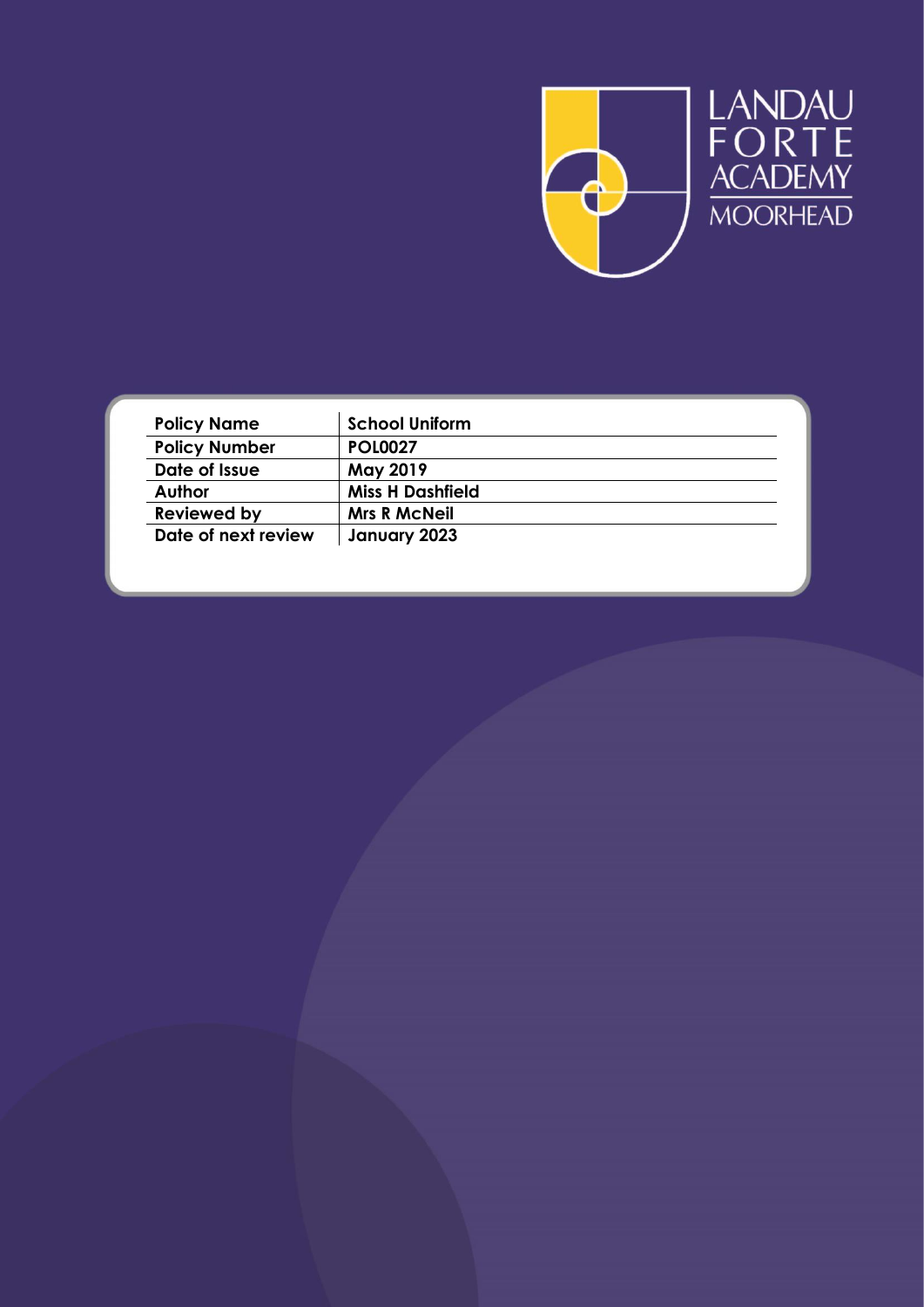# **Policy review dates and changes**

| <b>Review date</b> | By whom                    | <b>Summary of changes made</b>                         | <b>Date</b><br>implemented |
|--------------------|----------------------------|--------------------------------------------------------|----------------------------|
| January 2022       | Miss H<br><b>Dashfield</b> | Removed mentions items having to<br>have Moorhead logo | January 2022               |
|                    |                            |                                                        |                            |
|                    |                            |                                                        |                            |
|                    |                            |                                                        |                            |
|                    |                            |                                                        |                            |
|                    |                            |                                                        |                            |
|                    |                            |                                                        |                            |
|                    |                            |                                                        |                            |
|                    |                            |                                                        |                            |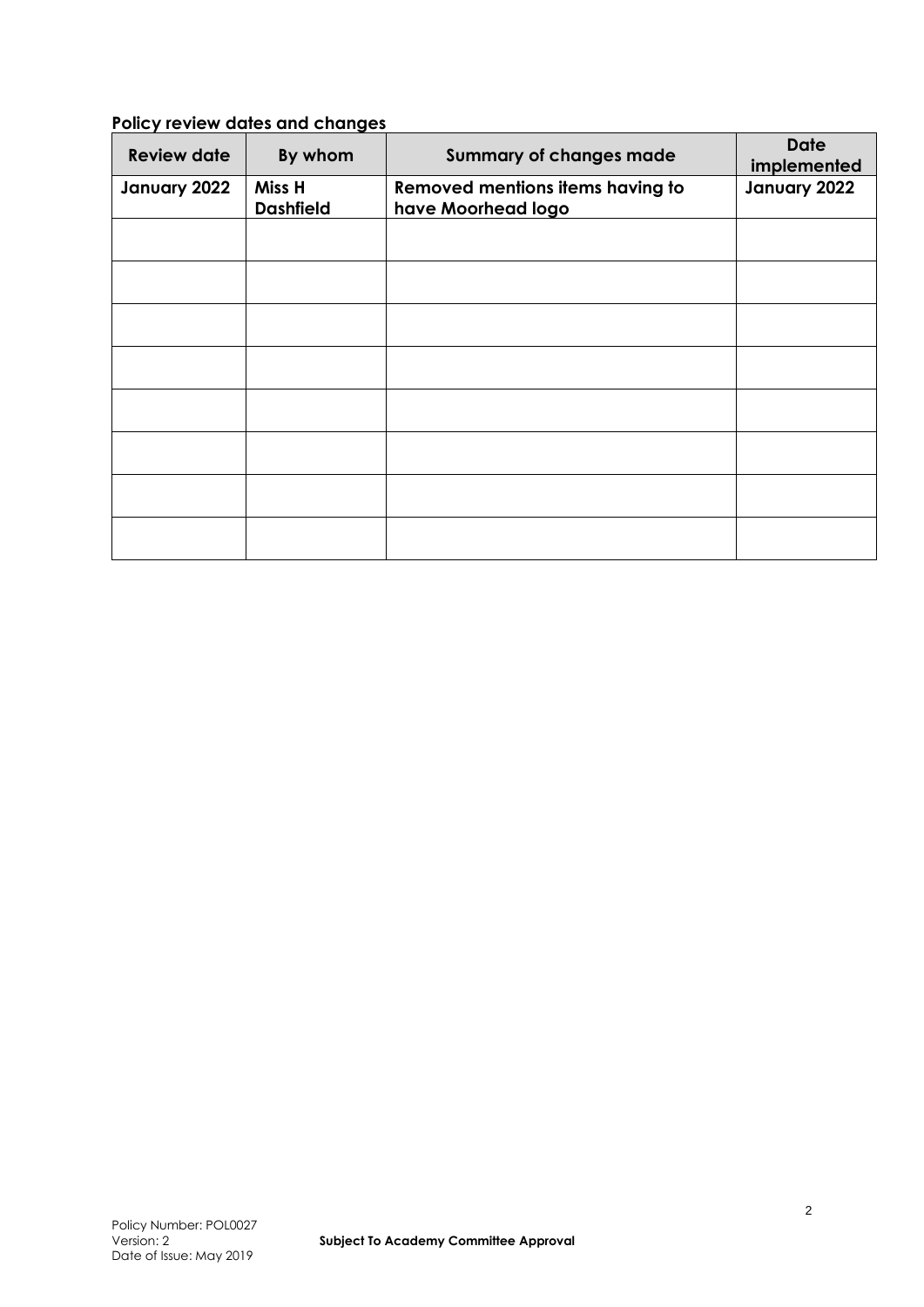## **Purpose of the policy**

This policy is to ensure all children wear school uniform when attending school, or when participating in school-organised events outside normal school hours. Children wear their shirts tucked into their skirts or trousers and take pride in their personal appearance.

## **Aims and objectives**

Our policy on school uniform is based on the belief that school uniform:

- promotes a sense of pride in our school
- helps to create a sense of community and belonging towards the school
- identifies the children with the school
- supports our commitment to inclusion
- prevents children from wearing 'fashion clothes' that could be distracting in class
- is practical, smart and designed with health and safety in mind
- is considered good value for money

#### **Jewellery, Hair Ornaments, Make-up and Nail Varnish**

For health and safety reasons we do not allow children to wear jewellery. The exceptions to this rule are earring studs in pierced ears, and small objects of religious significance. Children are required to remove any items during PE lessons to prevent them from causing injury.

**Please note:** teachers are not permitted to remove earrings.

Hair bands, ribbons/bows or 'scrunchies' should be plain and either blue or black. All religious headwear must be navy or black and must be plain. Make up and nail varnish is not be worn to school. Extreme hairstyles are not appropriate for school. Extreme styles includes tramline, shaved logos, or patterns, mohican styles coloured or dyed hair. The use of styling products should be kept to a minimum. Pupils with long hair should also be tied back for health and safety reasons.

#### **Footwear**

For health and safety reasons we do not allow children to wear shoes with platform soles or high heels. All children are required to wear plain black shoes. Shoes must not have logos on them. Black trainers designed to look like a shoe are not acceptable. In winter time if boots are worn these are also to be black and no high heel or platform.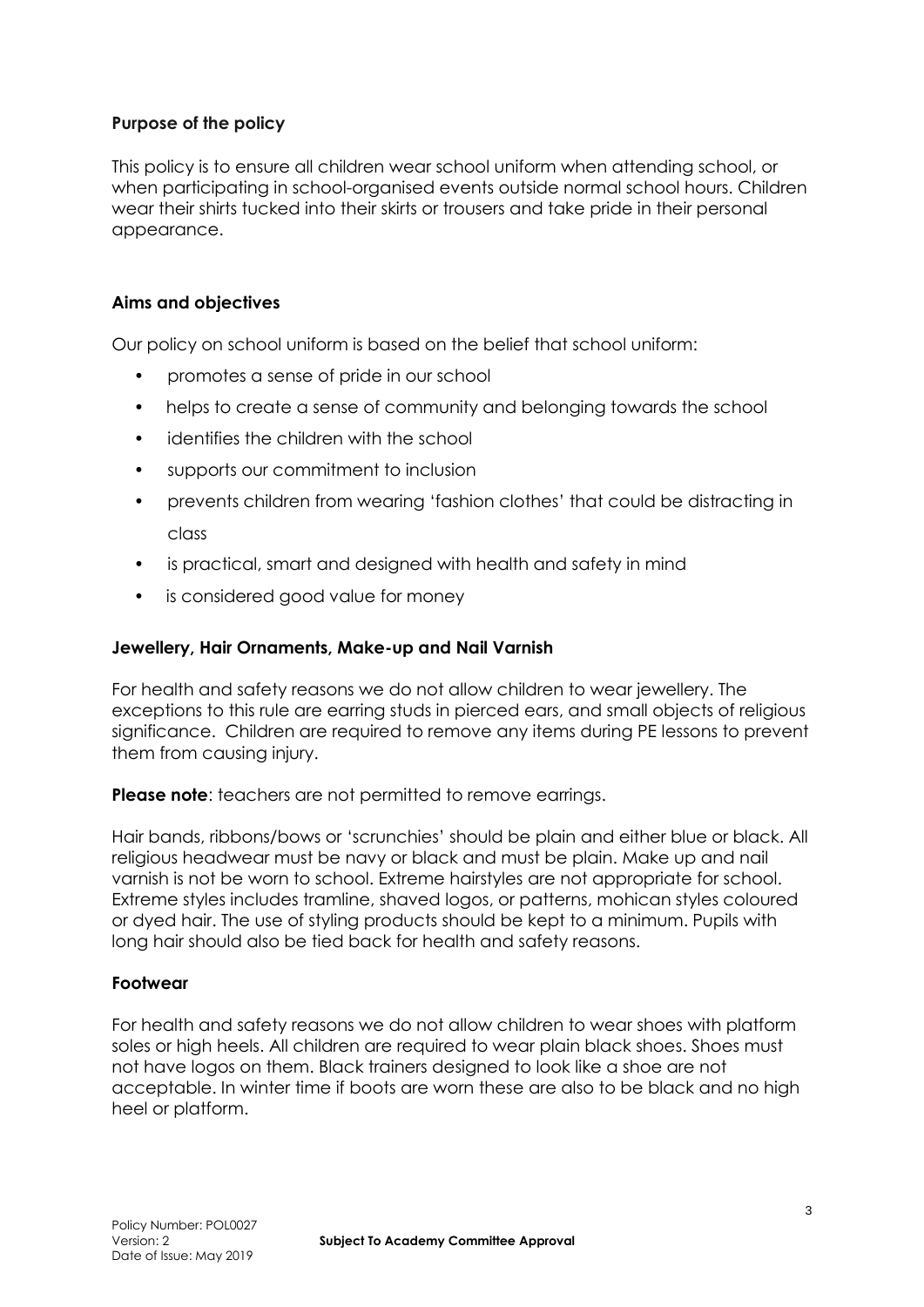## **The Role of Parents/Carers/Guardians**

We believe that one of the responsibilities of parents is to ensure their child has the correct uniform and PE kit, it is clean, in good repair and the child's name is written on all items.

If a parent has difficulties for any reason with fulfilling this request we ask that they speak to the Family Support Worker or Headteacher.

Moorhead Academy welcomes children from all backgrounds and faith communities. If there are serious reasons, for example on religious grounds, why parents want their child to wear clothes that differ from the school uniform, the school will consider such requests sympathetically. If any parent would like to request modification to the uniform policy they should in first instance contact the Headteacher with their reasons for the request.

### **Uniform List**

- Grey trousers, skirt or pinafore dress
- White polo shirt
- Navy Sweater, Navy Cardigan or V-Neck Jumper
- Socks/tights are to be black, grey, navy or white
- Blue checked dresses may be worn in the summer term
- Grey tailored shorts may be worn in the summer term

The pictures below are examples of acceptable school uniform. We do not expect Items to have the school logo as we appreciate these item can be more expensive and some families have a limited budget.



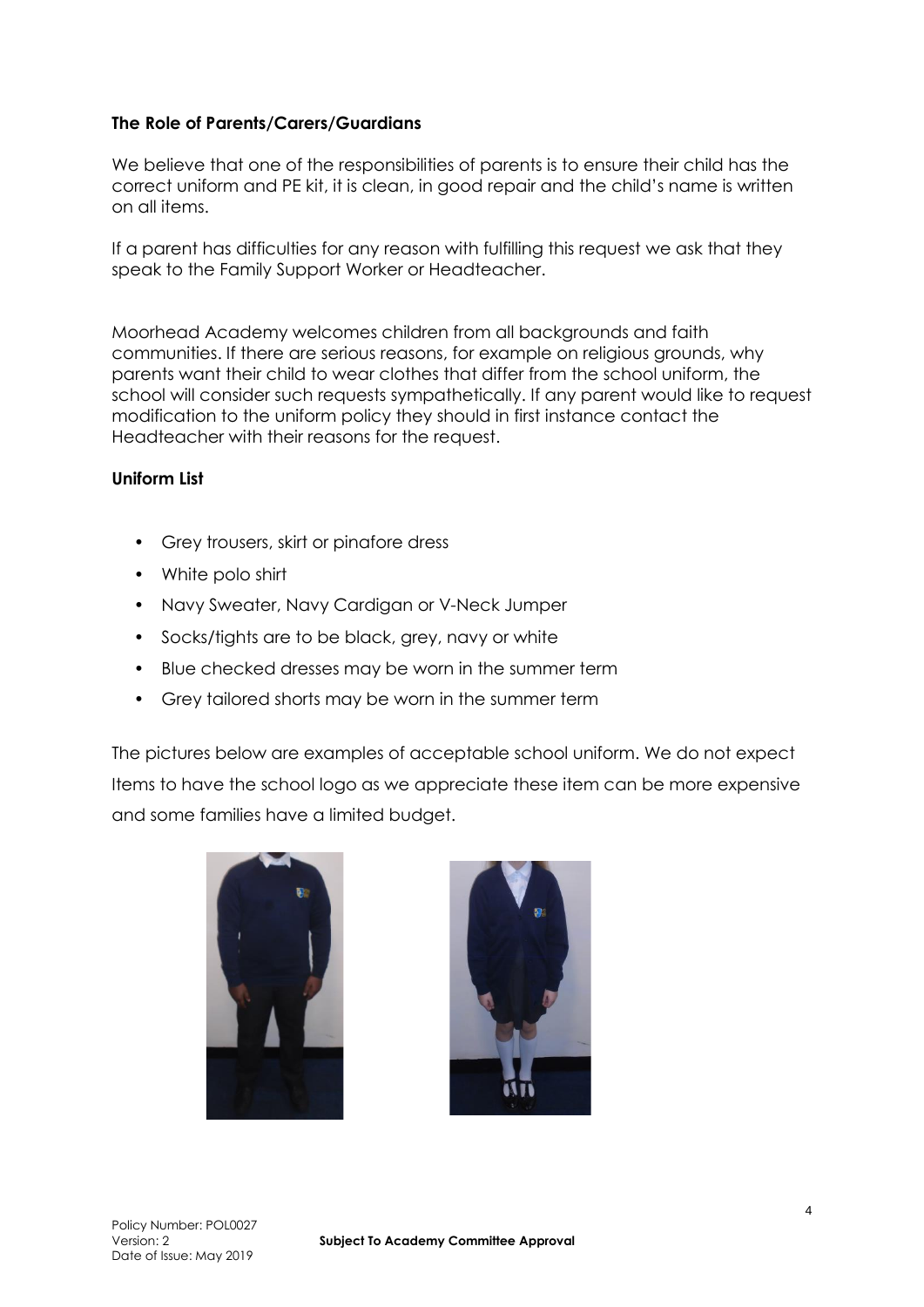## **PE Kit**

- Black or Navy shorts
- White T-shirt
- Black or navy jogging pants (not leggings) may be worn outside when the weather is cooler.
- White ankle socks
- Black Gym Pumps (trainers may be worn for outside PE only)

The pictures below are examples of acceptable PE kit.